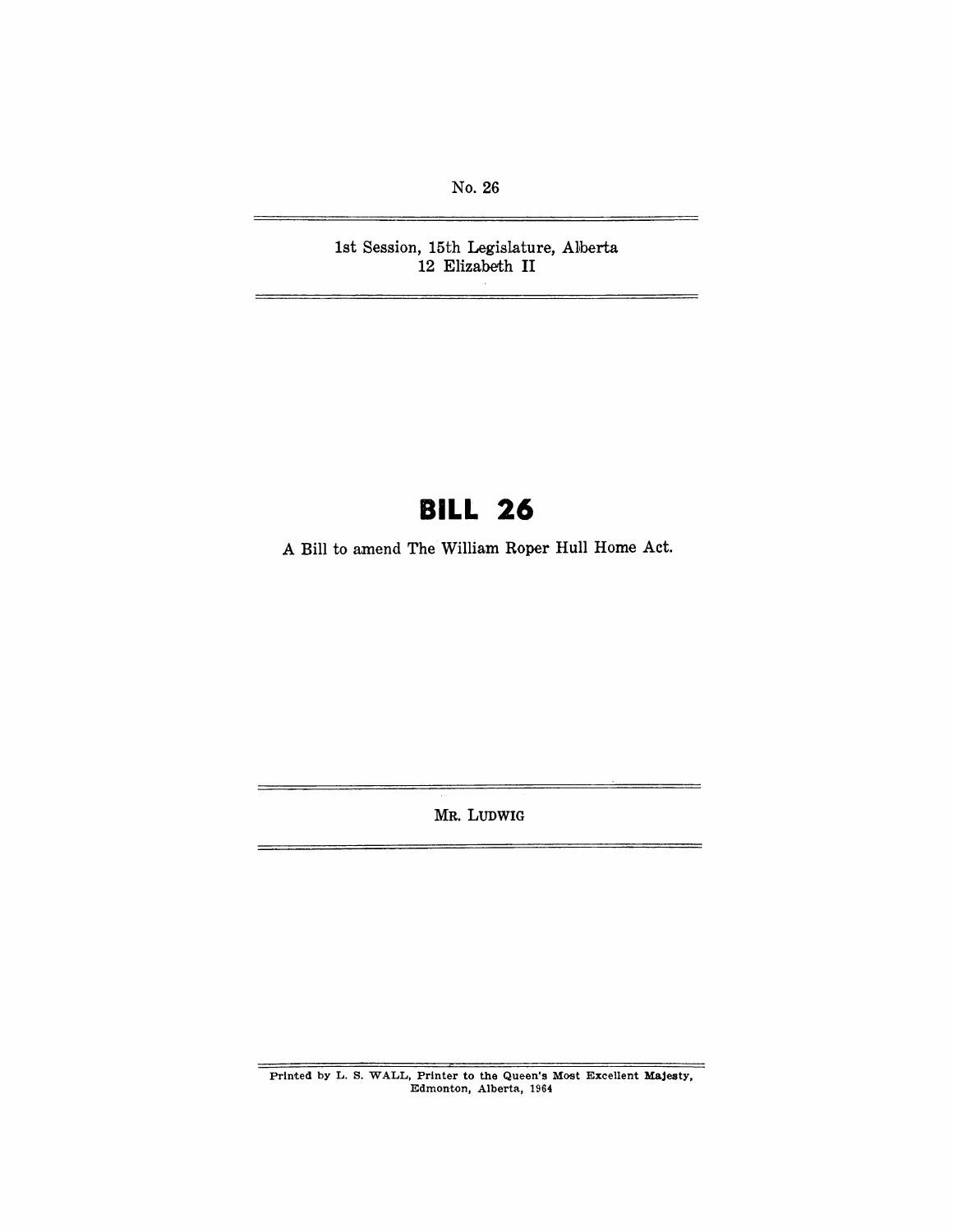### **BILL**

#### No. 26 of 1964.

An Act to amend The William Roper Hull Home Act

*(Assented to* , 1964)

Preamble

**M/HEREAS The William Roper Hull Home was duly** incorporated under *The William Roper Hull Home Act,* being Chapter 117 of the Statutes of Alberta, 1955, and

WHEREAS The William Roper Hull Home has presented a petition praying for an amendment to the said *The William Roper Hull Horne Act* as hereinafter set forth, and it is expedient to grant the prayer of the said petition.

THEREFORE, Her Majesty, by and with the advice and consent of the Legislative Assembly of the Province of Alberta, enacts as follows:

Amend**s**<br>c. 117 o**f**<br>1954 *1. The William Roper Hull Home Act,* being Chapter 117 of the Statutes of Alberta, 1954, is hereby amended.

Amends s.4

**2.** Section 4 is amended as to clause  $(a)$  by striking out subclause (ii) and by substituting the following:

"(ii) orphans, destitute children, neglected children or children who, in the opinion of the Board, are in need of assistance, whether financial or otherwise,"

Commence-ment of Act 3. This Act comes into force on the day upon which it is assented to.